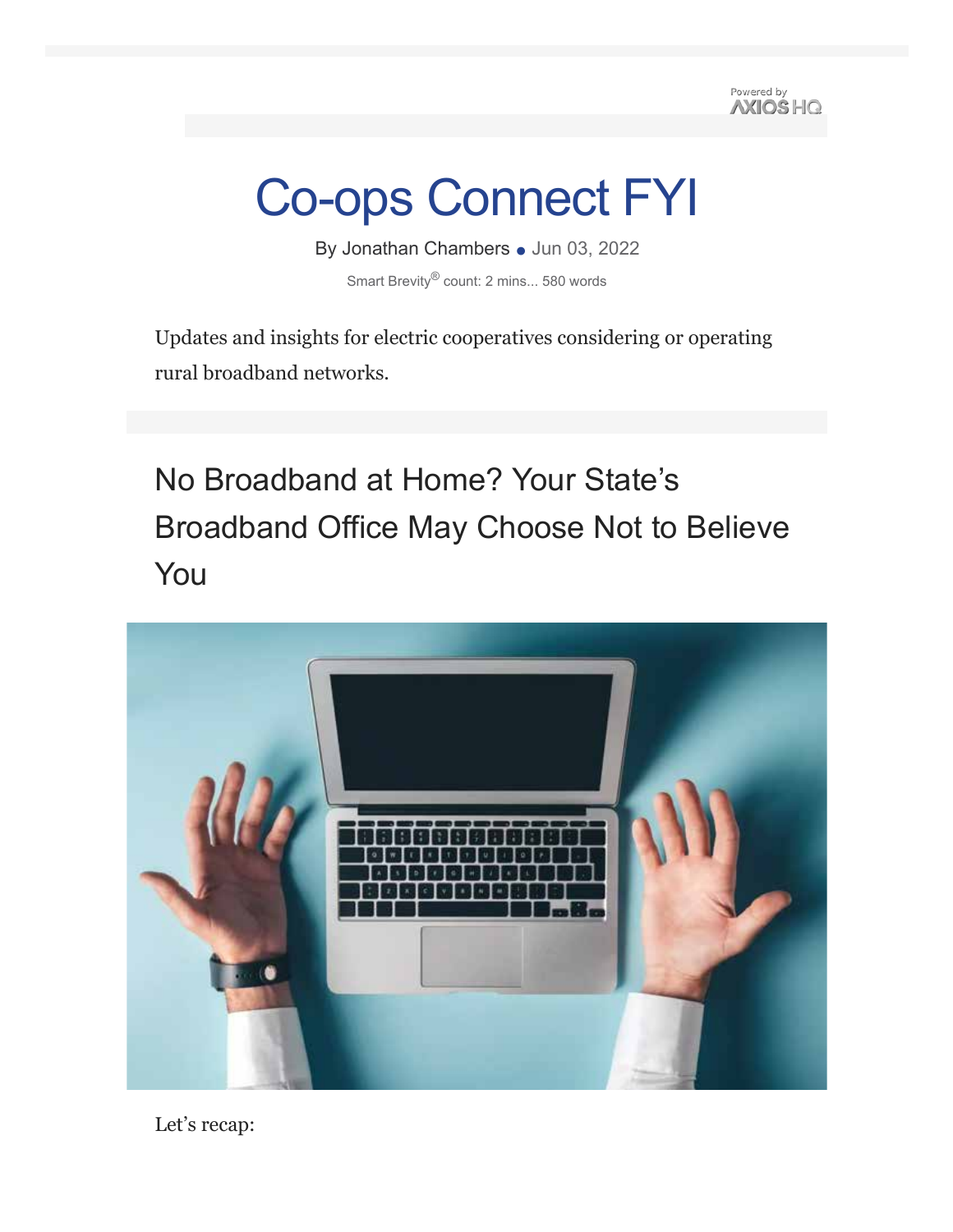**Broadband in Bienville Parish**, about which I've previously written **here** and **here, is nearly non-existent** according to the FCC's maps, NTIA's maps, and the citizens of Bienville.

One enterprising resident collected the sworn statements of 400 Bienville residents attesting to the lack of broadband availability.



*Broadband availability in Bienville Parish*

- We used those sworn statements and NTIA's maps to apply for a broadband grant from the GUMBO program.
- CSC Holdings, LLC, aka Suddenlink aka Cablevision dba Optimum, a subsidiary of Altice USA, **protested the application,** asserting that it does indeed provide broadband service.

**So, who would you believe:** the citizens of rural Louisiana or French billionaire Patrick Drahi?

• CSC provided only shapefiles and copies of its FCC 477 filings, which are census block-based and *"claimed" speeds in excess of 25/3 Mbps.*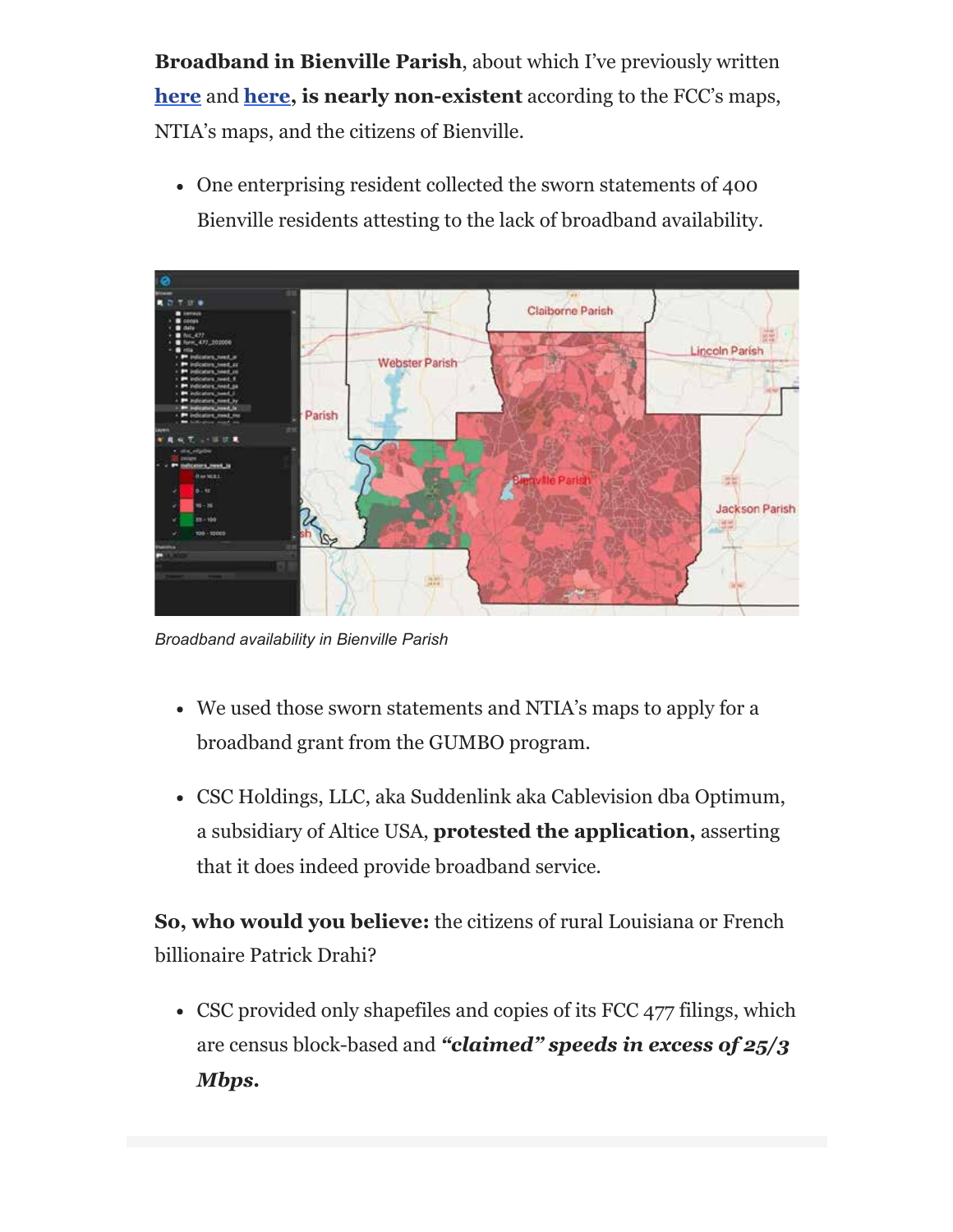## More Bad News for Bienville



Last week, we received this **FINAL decision from the Louisiana broadband office** *siding with*

*CSC/Suddenlink/Cablevision/Altice USA*. As to the sworn statements of the citizens of Bienville, the broadband office demurred:

"While sworn statements may offer beneficial feedback as to endusers' satisfaction with current services or perceptions of what services are available, they indisputably do not provide any objective relevant **data** towards assessing whether internet access services in excess of 25:3 were or are available in the protested application area."

Let's **ignore for a moment** the Catch-22 of doing speed tests if broadband is unavailable or unaffordable at your home. Maybe a sworn statement is the best evidence you have.

The broadband office states that it reviewed speed test data from the Delta Regional Authority (DRA) and found *four* tests of Suddenlink customers in Arcadia, Louisiana, that exceeded 25/3 Mbps.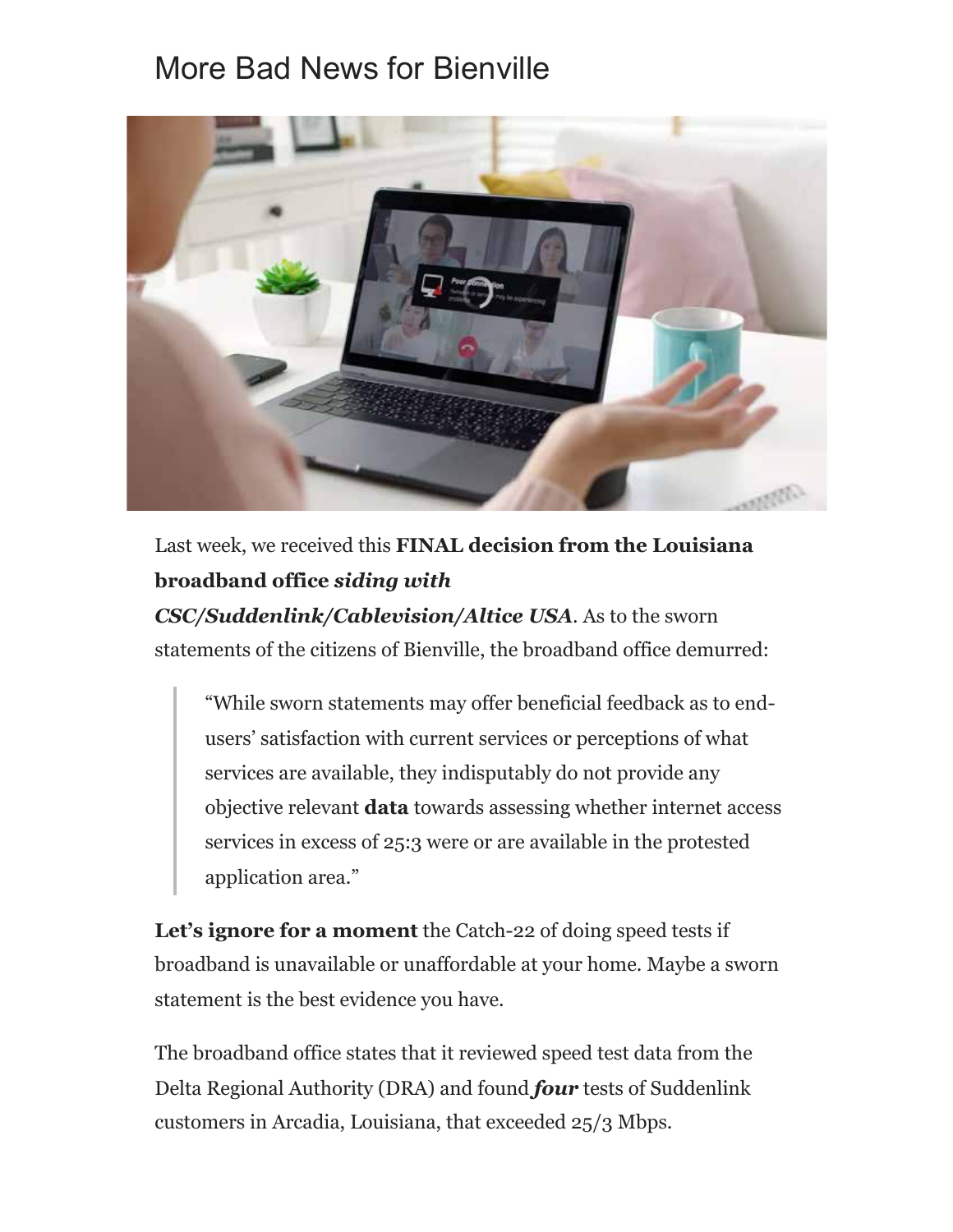- **Four tests.** Not tests at any of the 400 locations where there are sworn statements. Just four random tests.
- The broadband office further explained that since Suddenlink uses a cable technology, **it is** *presumed* **to provide** service greater than  $25/3$  Mbps.

#### **Go deeper:**

Twenty-five miles due west of Arcadia is the town of Minden, also served by Suddenlink. The Delta Regional Authority published these speed test results by Suddenlink customers:

| <b>DRA Speed Test Lat/Long</b> | <b>Address Provided by CSC</b> | <b>CSC Subscription Speeds</b> | <b>DRA Speed Test Results</b> |
|--------------------------------|--------------------------------|--------------------------------|-------------------------------|
| 32.6309931, -93.2586841        | Minden, LA 71055               | 400:40                         | 14:1.04                       |
| 32.62247, 93.281066            | Minden, LA 71055               | 1000:35                        | 16.81:15.64                   |
| 32.6425179, 93.2586414         | Minden, LA 71055               | 400:20                         | 15.93:19.38                   |
| 32.603967, -93.22142           | Minden, LA 71055               | 100:10                         | 17.11:7.88                    |
| 32.628841, -93.284567          | Minden, LA 71055               | 400:20                         | 18.8:6.17                     |

#### **That's:**

- $\cdot$  14 Mbps down/1.04 Mbps up.
- 16.81 Mbps down/15.64 Mbps up.
- 15.93 Mbps down/19.38 Mbps up
- 17.11 Mbps down/7.88 Mbps up
- $\cdot$  18.8 Mbps down/6.17 Mbps up.

**By the numbers:** Not exactly 25/3 Mbps.

# The Big Picture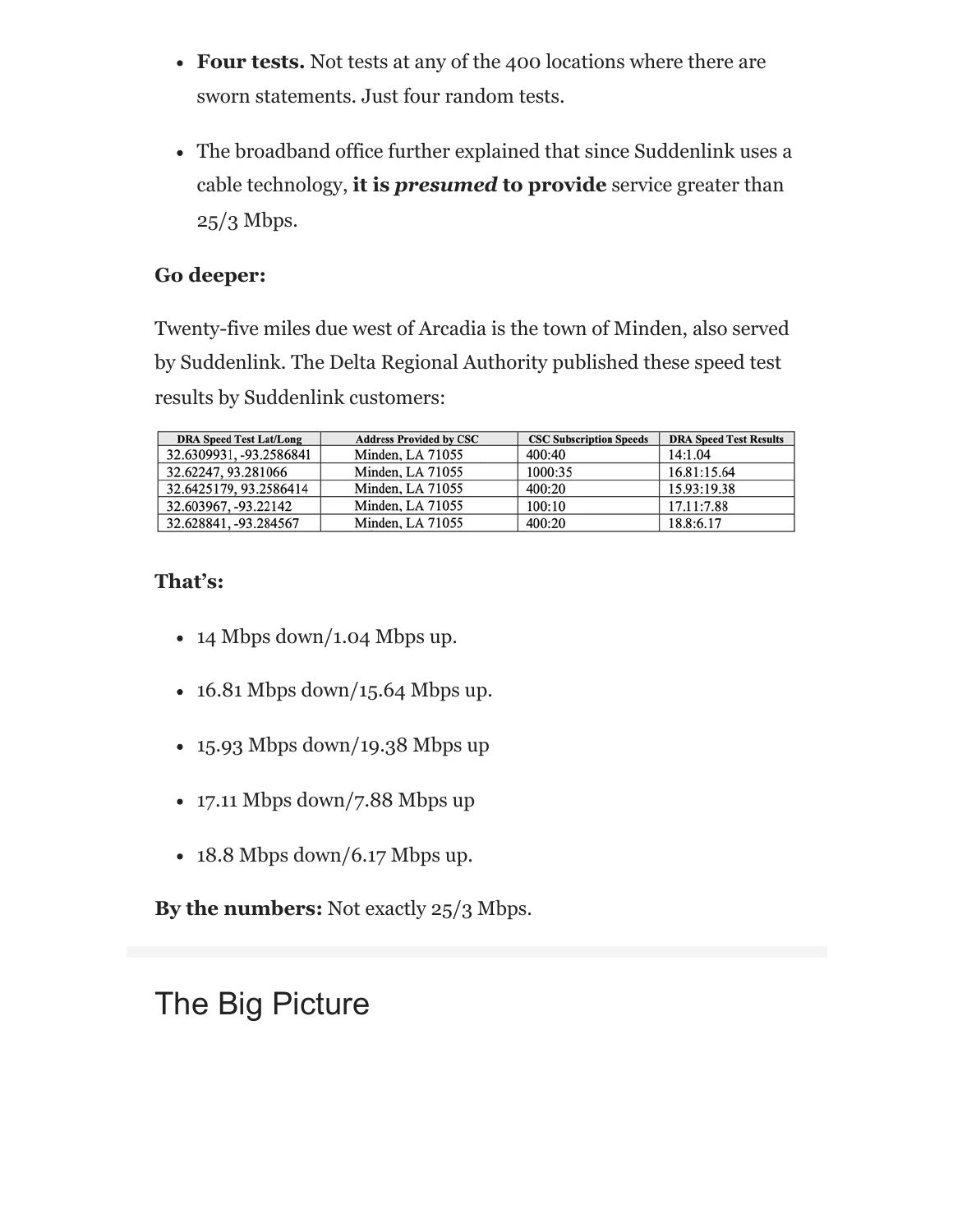

Just for giggles, while writing this, **I ran a speed test for my service**.

- I subscribe to Verizon FiOS 1 Gbps symmetrical service and I'm sitting in my library just feet away from the router.
- I ran both an Ookla and an M-Lab test, since those are the ones NTIA uses for its maps.
- I ran the tests one immediately after the other and then ran them a second time in reverse order.

#### **The results:**

| <b>O PING ms</b><br>۰, | <b>E DOWNLOAD Mbps</b> | <b>TO UPLOAD Mbps</b> |
|------------------------|------------------------|-----------------------|
|                        |                        |                       |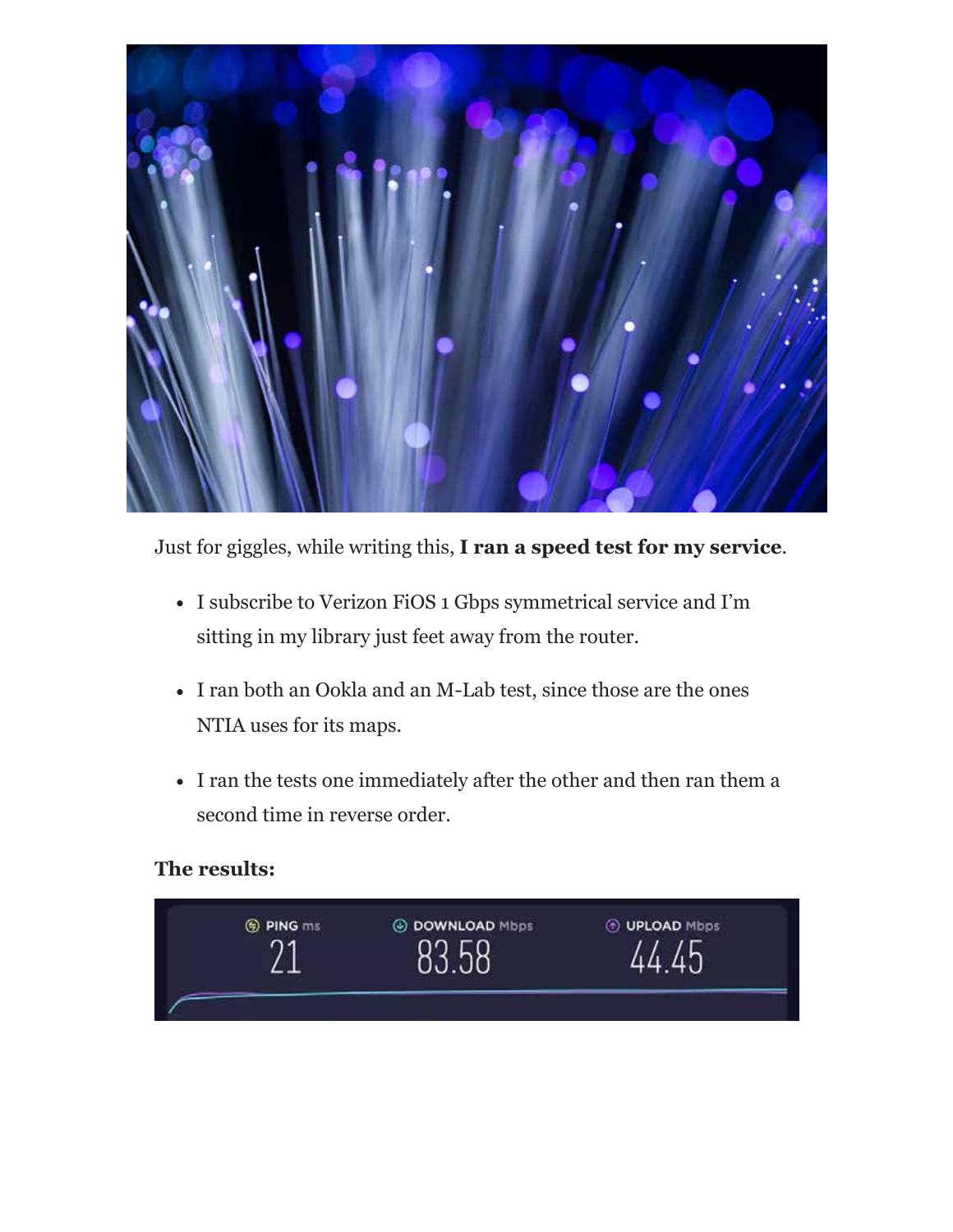

#### **Why it matters:**

**It doesn't.** Speed tests run this way are almost meaningless.

#### *If a broadband office:*

- 1. Isn't going to produce its own maps
- 2. Will accept unverified household-by-household challenges to grant applications
- 3. Won't accept the word of its citizens

#### Then: *We'll prepare for the battle of speed tests.*

- We have our own speed test servers.
- We follow the FCC Office of Engineering and Technology speed test protocols for our federal funding.
- We'll work with local communities to help them withstand challenges to their grant applications.

#### **The bottom line:**

What a colossal waste of time, energy, and resources. **While rural America waits.**